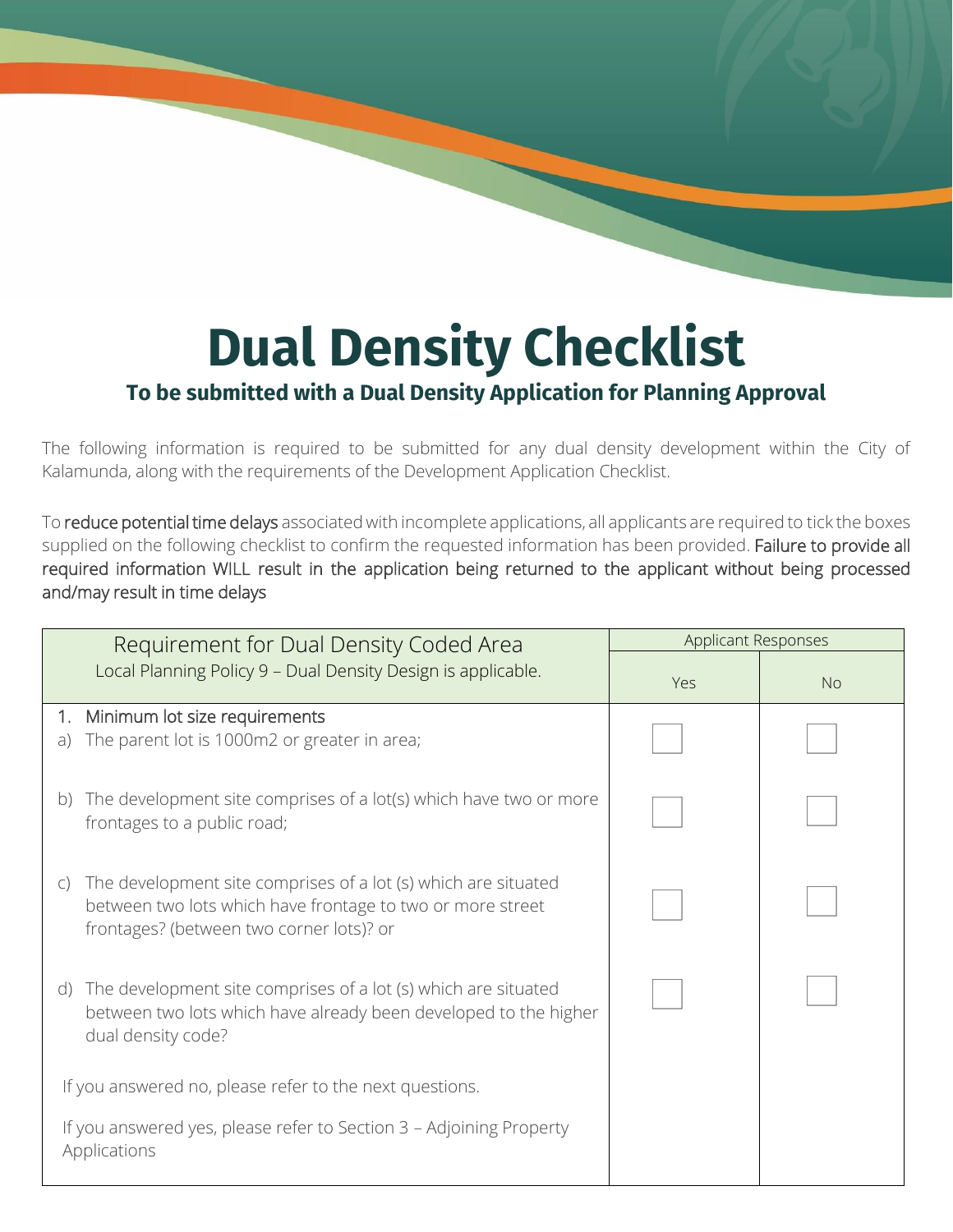

| 2.                                                     | <b>Dwelling Diversity</b><br>Does the development site comprise of a mixed dwelling typology<br>(at least one dwelling to be two storey as defined by the building<br>code of Australia - please note that a loft is considered to be a<br>second storey) |  |
|--------------------------------------------------------|-----------------------------------------------------------------------------------------------------------------------------------------------------------------------------------------------------------------------------------------------------------|--|
|                                                        | 3. Adjoining Property Applications<br>Does the total development site include more than one lot?<br>If 'Yes', have all landowners signed and consented to this<br>application?                                                                            |  |
|                                                        | 4. Retention of Dwelling<br>Does the total development site include the retention of any<br>dwellings?                                                                                                                                                    |  |
|                                                        | Have you prepared a schedule of works in accordance with the<br>a)<br>requirements of Local Planning Policy 8 - Retention and<br>Upgrade of Grouped Dwellings and requirements of Clause 8.4<br>of Local Planning Policy 9 - Dual Density Design?         |  |
|                                                        | b) Have you submitted a report demonstrating compliance with<br>the requirements for a 7 Star Energy Rating (NatHERS<br>accredited energy assessment report by qualified assessor)                                                                        |  |
| 5.                                                     | Dwelling Orientation and Legibility<br>a) Do the pans include front and secondary street elevations with<br>openings to habitable rooms (1.5m <sup>2</sup> or greater)?                                                                                   |  |
|                                                        | b) Do the plans include any blank walls facing the street?                                                                                                                                                                                                |  |
|                                                        | Do the plans include a clearly defined and accentuated front<br>$\mathsf{C}$<br>enter for pedestrians to each dwelling?                                                                                                                                   |  |
|                                                        | Does the total development site include multiple dwellings or<br>(d)<br>zoned mixed use and contains more than 5 dwellings?                                                                                                                               |  |
| If you answered yes to any of the following questions: |                                                                                                                                                                                                                                                           |  |
|                                                        | i. Have you provided way finding signage and intercoms?                                                                                                                                                                                                   |  |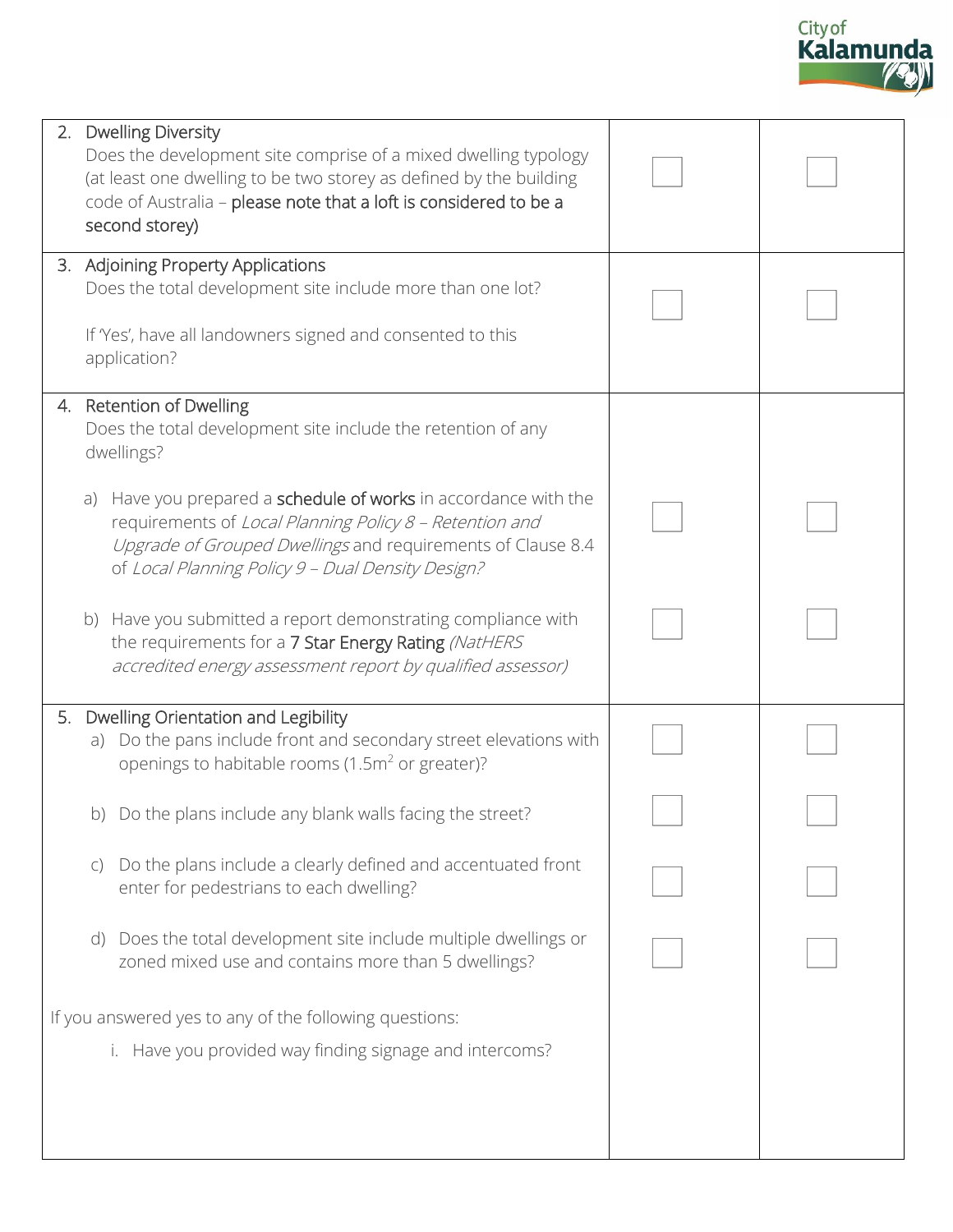|     |                                                                                                                                                                                                                   | City of<br>Kalamunda |  |
|-----|-------------------------------------------------------------------------------------------------------------------------------------------------------------------------------------------------------------------|----------------------|--|
|     | 6. Dwelling Design and Scale<br>Does the design take into consideration the requirements of Clause<br>8.6 of Local Planning Policy 9 - Dual Density Design?                                                       |                      |  |
|     | 7. Stormwater Drainage<br>Have you submitted a Stormwater Management Plan?                                                                                                                                        |                      |  |
| a)  | 8. Tree Retention Preservation and Landscaping<br>Has a survey plan indicating existing trees on site and verge been<br>submitted?                                                                                |                      |  |
|     | b) Has a submitted a landscaping plan including plants specified on the<br>City of Kalamunda approved planning list?                                                                                              |                      |  |
| a)  | 9. Utilities and Facilities<br>Do the plans show all waste services and bin storage locations, bin<br>verge pads?                                                                                                 |                      |  |
| b)  | Do the plans show the location of storage rooms and clothes drying<br>areas?                                                                                                                                      |                      |  |
|     | 10. Vehicular Access and Visitor Parking<br>Do any proposed Garages/Carports meet the setback requirements<br>of Clause 11 of Local Planning Policy 9 - Dual Density Design?                                      |                      |  |
|     | 11. Street Walls and Fencing<br>Have you provided details of all proposed fencing and retaining<br>walls                                                                                                          |                      |  |
| a)  | 12. Sustainable Design Principles<br>Do the plans provided details of all roof colours and materials?                                                                                                             |                      |  |
| D)  | Do the plans show solar panels (minimum 1.5kw system with<br>appropriate orientation?)                                                                                                                            |                      |  |
| C)  | Do the plans show the location and size of required water tank<br>(3000 litres for lots over 300m <sup>2</sup> and I per 4 multiple dwellings<br>where proposed).                                                 |                      |  |
| (d) | Have you provided a NatHERS star rating energy efficiency report<br>for each dwelling one star in excess of the current energy efficient<br>requirements of the BCA (for both retained and proposed<br>dwellings) |                      |  |